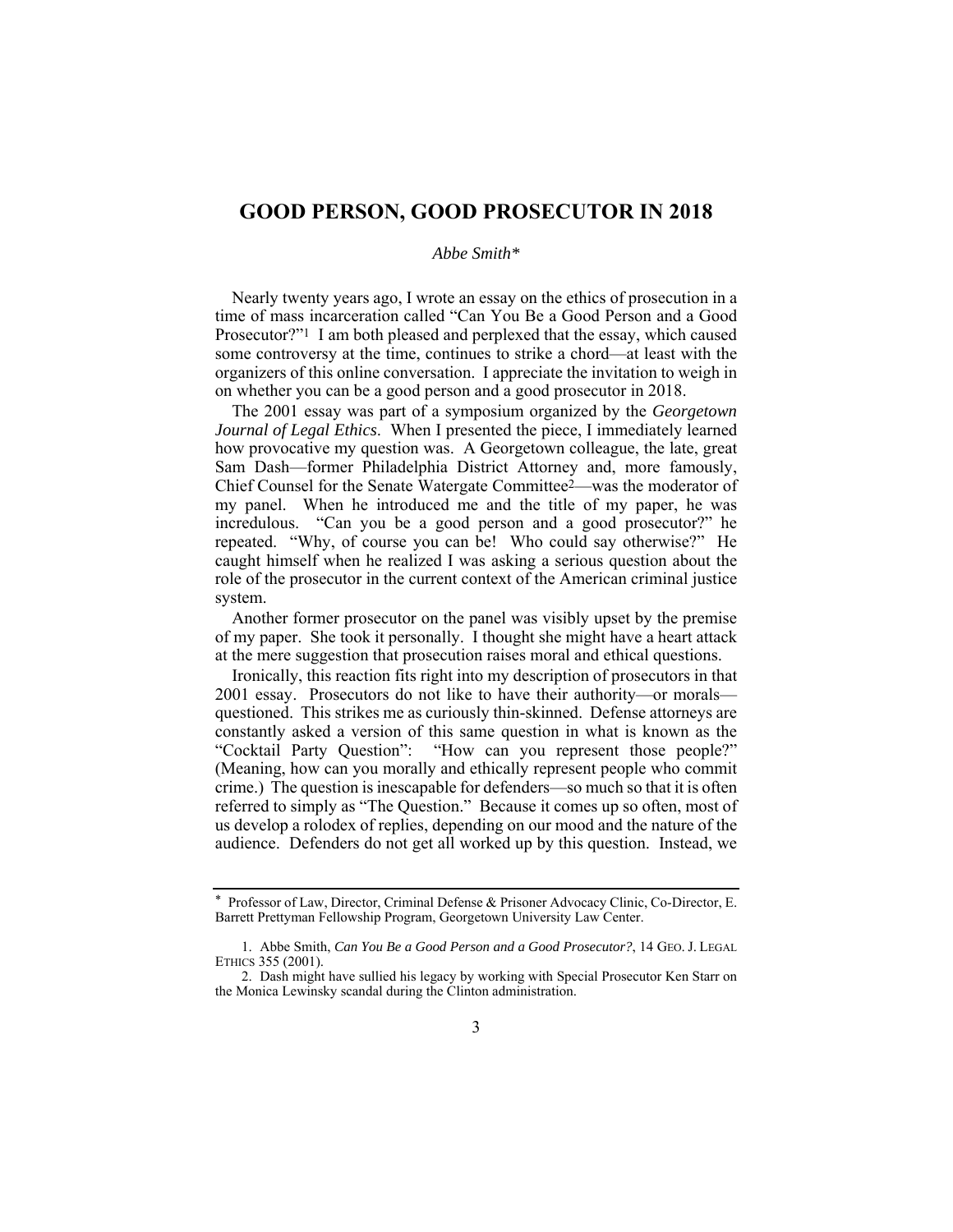grow some skin and do our best to educate people who have not given much thought to criminal defense (or prosecution, for that matter).

My answer to whether one can be a good person and a good prosecutor back in 2001 was "I hope so, but I think not."3 As I explained then, the hope was based on the respect and affection I feel for my prosecution-bound students and for the handful of prosecutors I have encountered over the course of my career who manage to be fair, open, and humble. As former prosecutor (and Supreme Court Justice) Robert H. Jackson noted: "[T]he citizen's safety lies in the prosecutor who tempers zeal with human kindness, who seeks truth and not victims, who serves the law and not factional purposes, and who approaches his task with humility."4

Unfortunately, there are not many Jacksonian prosecutors—not in 2001 or now. But my ultimate answer back then was about our cruel, insatiable, and racist criminal justice system. In my view, the decision to become a prosecutor in a time of mass incarceration—a time we will surely look back on in shame—is a moral choice. The disproportionate impact of mass incarceration on black and brown people makes the moral choice inescapable. You can choose to challenge this system either by defending individual clients from its brutality, $5$  as defenders do, or through a more broad-based attack. But the very nature of the job prosecutors do—*locking people up*—upholds our shameful system. This hasn't changed since 2001.

As of the latest Department of Justice data, we are still incarcerating more than two million people in this country.6 More than six million people are under the supervision of the criminal justice system.7 Overall, about one in thirty-eight adults are under some form of correctional supervision.8

And now comes Larry Krasner, a true reformer, perhaps the first-ever "decarceration prosecutor." He has done some amazing things since being elected Philadelphia DA in November 2017: firing more than thirty overzealous prosecutors, eliminating requests for cash bail in most nonviolent cases, and requiring that line prosecutors provide sentencing judges with the "price tag" for the sentences they propose.9 He has become the embodiment of the Progressive Prosecutor, the prosecutor to watch.

7*. Id.* (reporting that 6,613,500 people are under correctional supervision, which includes probation and parole).

8*. Id.*

 9. Max M. Marin, *Philly's Progressive New DA Is Testing the Limits of Change from Within*, IN THESE TIMES (June 25, 2018), http://inthesetimes.com/article/21196/Larry-Krasnerphiladelphia-bernie-sanders-district-attorney-jail/ [https://perma.cc/6S2X-WWR6].

 <sup>3.</sup> Smith, *supra* note 1, at 396.

 <sup>4.</sup> Robert H. Jackson, *The Federal Prosecutor*, 24 J. AM. JUDICATURE SOC'Y 18, 20 (1940).

<sup>5</sup>*. See* Robert M. Cover, *Violence and the Word*, 95 YALE L.J. 1601, 1608 (1986) ("[T]he experience of the prisoner is, from the outset, an experience of being violently dominated . . . .").

 <sup>6.</sup> DANIELLE KAEBLE & MARY COWHIHG, U.S. DEP'T OF JUSTICE, CORRECTIONAL POPULATIONS IN THE UNITED STATES, 2016 1 (2018), https://www.bjs.gov/content/pub/pdf/ cpus16.pdf [https://perma.cc/UDN2-47W5] (reporting that, as of 2016, although the number of incarcerated persons has been declining, as of the latest count, there are 2,162,400 people incarcerated in the United States).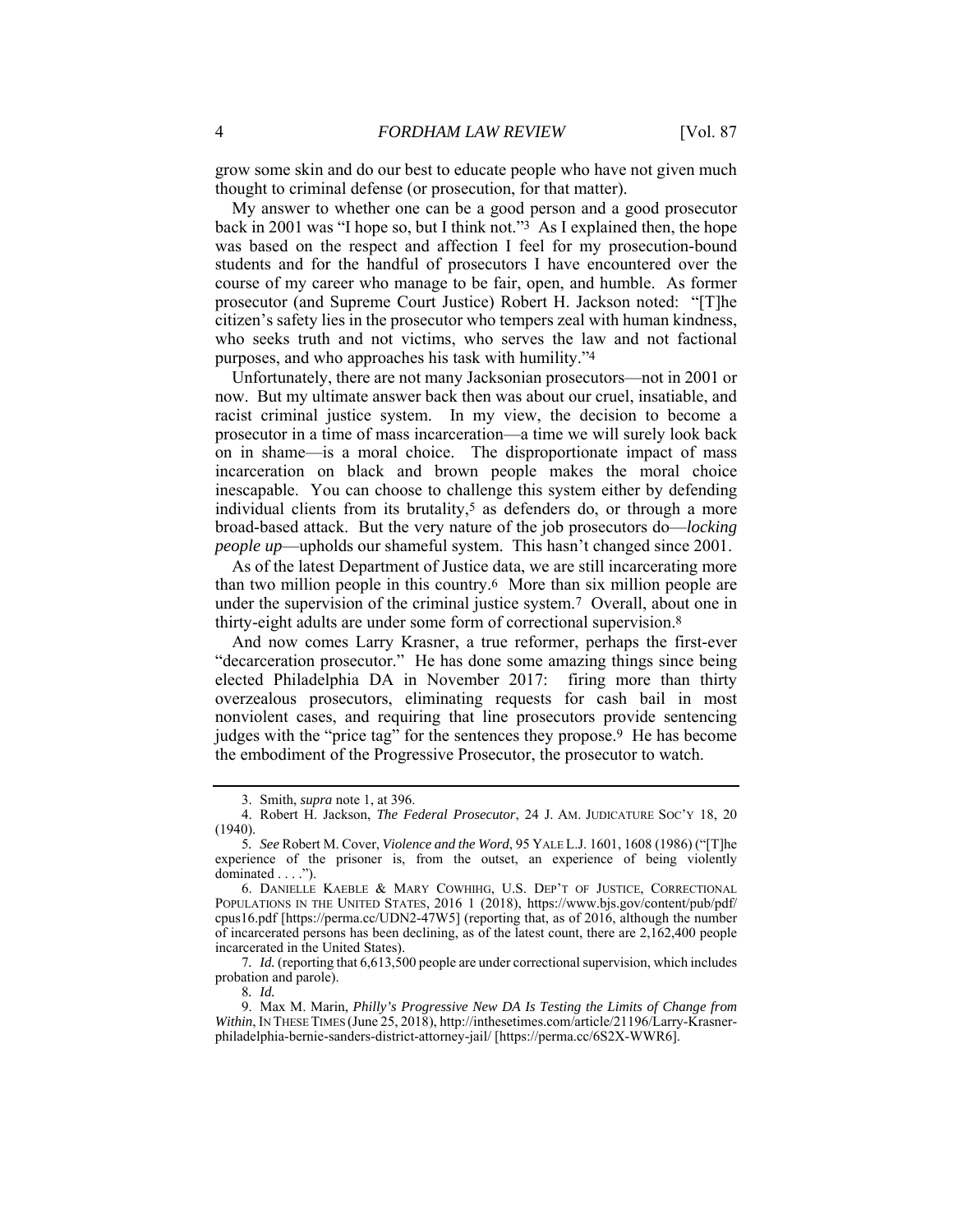But let's not get too excited.

First, I feel compelled to point out that, while Krasner was elected District Attorney, he is not exactly a dyed-in-the-wool prosecutor. He was a public defender (we overlapped for a short time at the Defender Association of Philadelphia) and then a criminal defense and civil rights lawyer in private practice, where he sued the police and worked on behalf of Black Lives Matter activists and others engaged in the struggle for social and racial justice.

Second, it is not easy to be a prosecutorial reformer. Although Krasner may be the real thing, we have heard this before. Manhattan DA Cyrus Vance Jr., Los Angeles DA Jackie Lacey, and New Orleans DA Leon Cannizzaro ran for office as aggressive reformers but continued a range of harsh prosecutorial practices, like zealously prosecuting panhandlers (especially in fancy neighborhoods).10 Prosecutors like to claim they are "reformers" or progressives.11 Plus, there are a host of challenges for Krasner in Philadelphia, which has the third-highest crime rate of the ten largest U.S. cities and the fourth-highest incarceration rate of any city.<sup>12</sup> Despite pressure from both activists and city officials, the local court system has expressed little interest in reforming its "automatic detainer" policy for probation and parole violators, which accounts for 50 percent of the county jail population. Krasner has so far been unsuccessful in renegotiating sentences for juvenile lifers and has had mixed success reducing the court system's reliance on cash bail.13

To Krasner's credit, he seems to understand there are limits to what he can accomplish, no matter how ambitious his reform agenda. As he told a reporter, "Ten or 15 years, they [will] all look back and go, 'It wasn't enough, they should have gone much farther, what a bunch of half-steppin' apologists.'"14

Third, although prosecutors wield enormous power, I wonder whether a single progressive prosecutor—even one with a devoted, progressive staff can fix a criminal justice system that has ravaged black and brown communities for decades. Moreover, should we look to *prosecutors* to dismantle a system of public and private prisons that can't seem to stop growing?

Unfortunately, it appears that the thirty-plus "bad" prosecutors Krasner got rid of have been snapped up by other nearby DA offices. This is what

<sup>10</sup>*. Id.*

<sup>11</sup>*. See, e.g.*, Justin Jouvenal, *Judge Appears to Be the First in Northern Virginia to Drop Cash Bonds*, WASH. POST (June 14, 2018), https://www.washingtonpost.com/local/publicsafety/a-judge-appears-to-be-the-first-in-northern-virginia-to-drop-cash-bonds/2018/06/14/ 848d9a4c-5ea0-11e8-b2b8-08a538d9dbd6\_story.html [https://perma.cc/G537-3UHW]

<sup>(</sup>noting that many prosecutors—even those who call themselves "progressive"—are reluctant to follow the lead of a few progressive prosecutors across the country with regard to bail reform).

<sup>12</sup>*. See* Marin, *supra* note 9.

<sup>13</sup>*. Id.*

<sup>14</sup>*. Id.*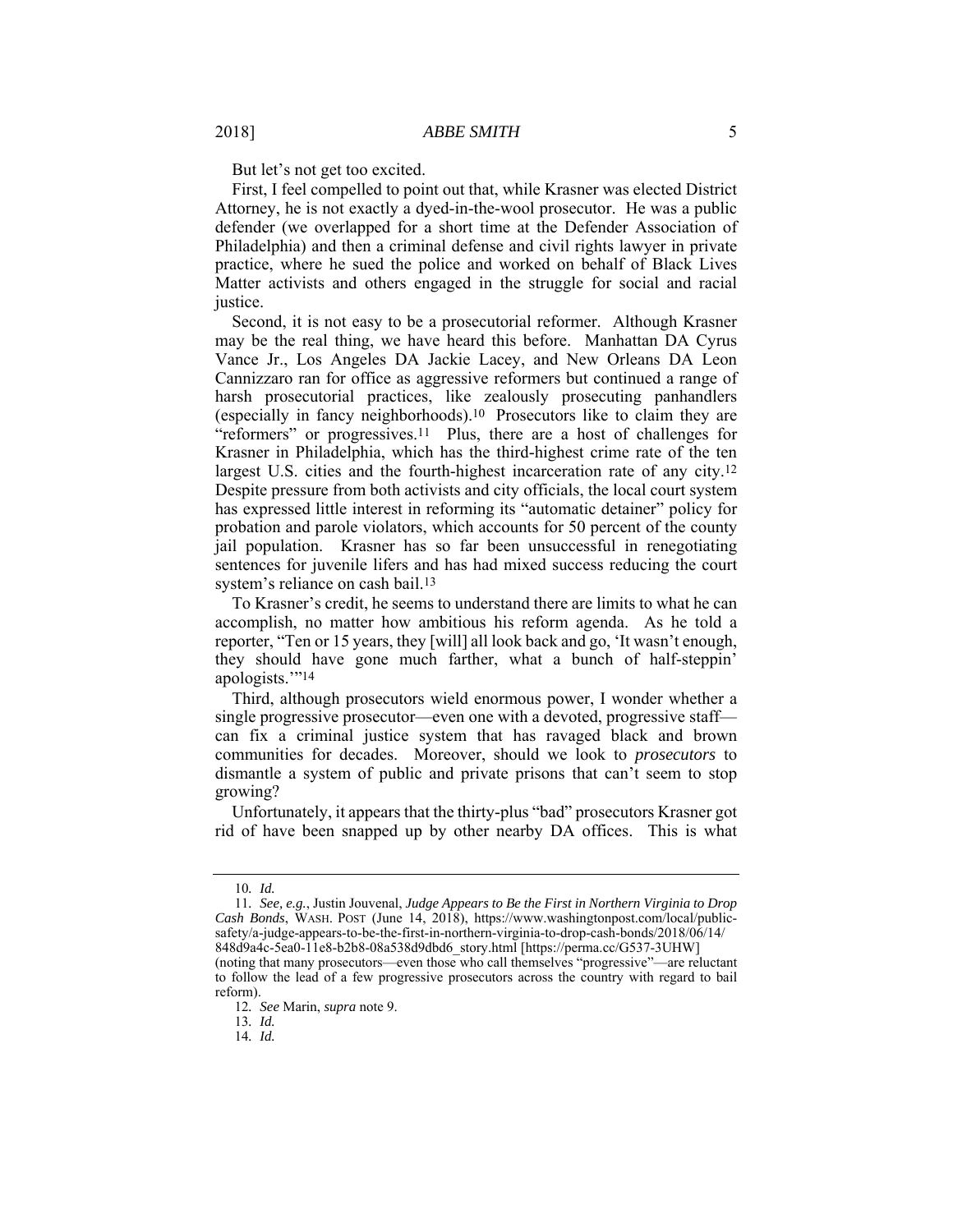happens when you get rid of cockroaches in New York City; they move to a neighbor's apartment.

The Larry Krasner dream is especially unlikely in the Trump era, with Jeff Sessions as the Attorney General (essentially the chief federal prosecutor) of the United States. I cannot help but think about all the former federal prosecutors, now legal academics, who proudly maintain they were nothing like those overly aggressive, disclosure-averse, conviction-obsessed state prosecutors. Sessions would be their boss now. He is not remotely interested in criminal justice reform. He believes in overcharging for all and has required all federal prosecutors to charge defendants with the most serious crime, with all the attendant punishments.15 He believes in prison for all, especially private prison.16

Here is what one federal prosecutor—Ryan Patrick, the U.S. Attorney for the Southern District of Texas, and father of three small children—said about Sessions' "zero tolerance" policy for people crossing the border without papers and separating children from their parents:

"Well, it is a policy choice by the President and by the attorney general," . . . . There can be no exceptions for "an entire population of crossers just because they come in in a family unit or they have a child with them and we simply ignore them on the criminal prosecution [sic]. They're still crossing the border illegally."

 "We are following the law [even though] [t]here's going to be some situations that are going to be regrettable or that break your heart or—and it is unfortunate."17

To my knowledge, not a single federal prosecutor said "no" to Sessions' zero tolerance policy, separating children from parents, or throwing the book at every defendant.

This would not be impossible to do, but for whatever reason (Culture over conscience? Ambition over core American values?), prosecutors jump in line. In the nineteenth century, law enforcement officers in Boston and Cleveland refused to collaborate in slave hunting and denied federal authorities the use of their jails. Eventually, the Fugitive Slave Act became nearly unenforceable in many parts of the North.18 But it required people in positions of authority to *resist*.

18*. Id.*

<sup>15</sup>*. See* Memorandum from the Attorney General to All Federal Prosecutors (May 10, 2017), https://apps.washingtonpost.com/g/documents/national/jeff-sessionss-criminal-

charging-policy/2432/ [https://perma.cc/CTH4-G3T5] (directing all federal prosecutors to charge federal defendants with the most serious provable crimes with the most serious penalties).

<sup>16</sup>*. See* Ryan J. Reilly & Ben Walsh, *Jeff Sessions Reverses Obama-Era Policy That Curtailed DOJ's Private Prison Use,* HUFFINGTON POST (Feb. 24, 2017, 4:39 PM), https://www.huffingtonpost.com/entry/doj-private-prisons-sessions\_us\_58af529ce4b0a 8a9b780669a [https://perma.cc/VX9G-6SNR]*.*

 <sup>17.</sup> Steven Lubet, *On Juneteenth, Let's Commit to Ending Separation of Parents and Children at the Border*, CNN (June 19, 2018, 8:08 AM), https://www.cnn.com/2018/06/19/ opinions/juneteenth-trump-separation-migrant-families-lubet/index.html [https://perma.cc/BL6A-9TAC].